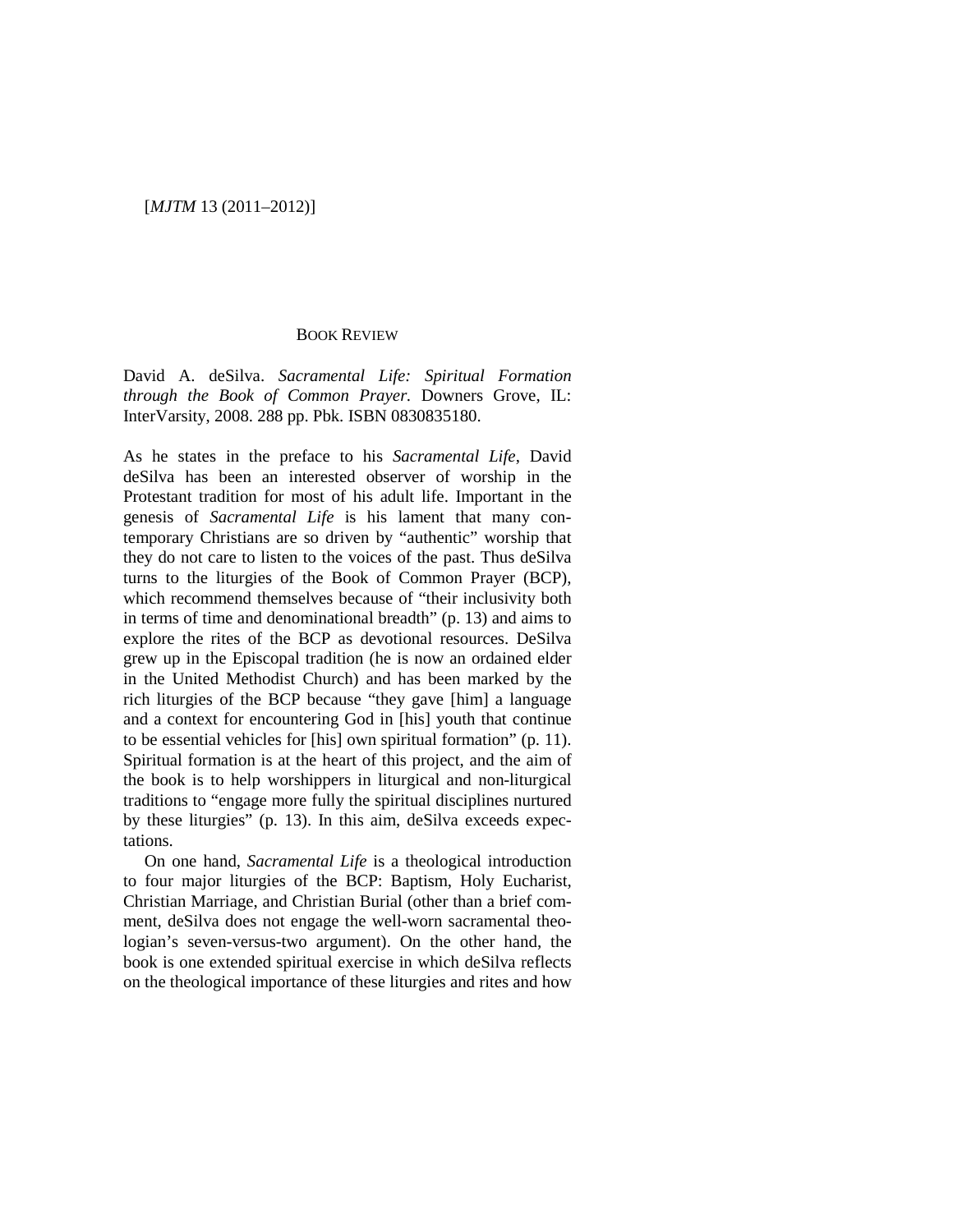## R2 *McMaster Journal of Theology and Ministry* 13

important they are for the ongoing "sacramental life" and spiritual formation of the Christian. To explore the ways that the liturgies shape the life of the believer, deSilva has written fortyfive meditations (each a separate "chapter" typically five to six pages in length), which cover a litany of topics that fall within the purview of the four major liturgies. One of the more novel features of *Sacramental Life* is deSilva's decision to end each of the forty-five meditations with a specific devotional exercise with which the reader may wish to engage in order to practice and absorb the wisdom in these chapter meditations. In the exercises, readers are offered a balanced mixture of devotional questions (e.g., "how could you have attended more fully to your baptism vocation today?" [p. 67]) and specific devotional practices (e.g., "set out bread and a small amount of wine" as a visual reminder of the Eucharist in your home [p. 82]). This format indicates how one should read the book—as a devotional exercise—rather than as a book of scholarly information such as a textbook on liturgical theology.

There is a surprising amount of theological reflection packed into the book's 288 pages; *Sacramental Life* is a welcome antidote for the recent dearth of thoughtful devotional resources. The author's language is rich and evocative. For example, when one practices "worship as adoration" (which deSilva explains in chapter 23), then one experiences the "heightened attentiveness to the other that we experience with another human being as we are falling in love . . . " (p. 148). The book seems to share bibliographic DNA with classics such as Thomas á Kempis's *The Imitation of Christ*; yet, rather than the sometimes-didactic tone of *The Imitation*, deSilva's *Sacramental Life* feels warmer and more personal. The reader is treated to personal reflections gleaned from deSilva's years of ministry in the church—stories of people's lives and how they have been renewed and even healed by the liturgies of the BCP. It is clear that deSilva intends the same for the reader of his book.

*Sacramental Life* is written for the educated lay reader, but will be equally satisfying for the pastor and scholar as well. If there is any weakness in the work, it is that it will leave readers wanting a deeper exposure to liturgical theology. Perhaps